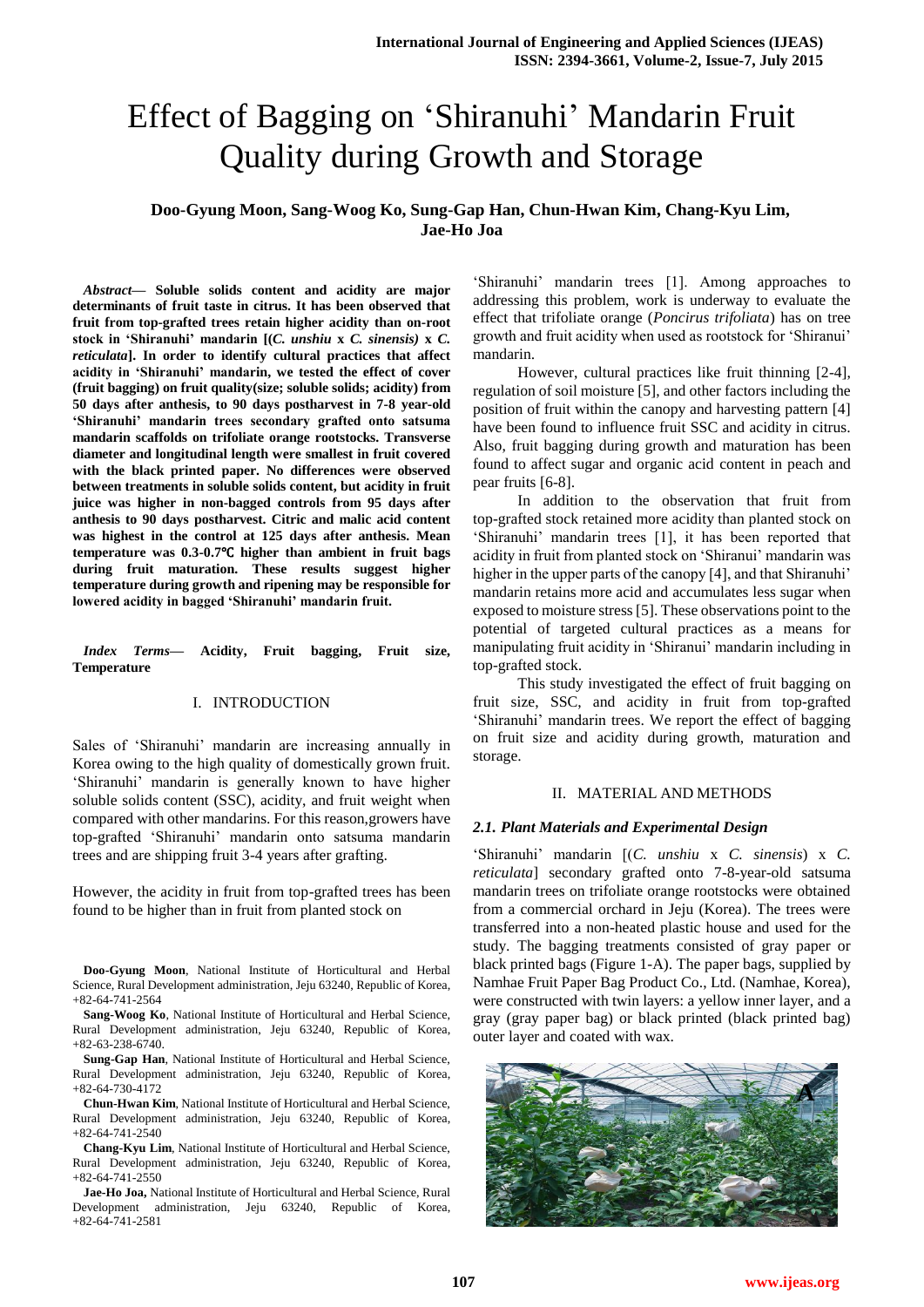

Figure 1: Graphic representation of bagging treatments (A) and fruit storage conditions post-harvest (B) in "Shiranuhi" [(*C. unshiu x C. sinensis*) x *C. reticulata*] mandarin trees top-grafted onto satsuma mandarin and grown in a non-heated greenhouse.

A total of 300 fruit per treatment (10 fruit per tree for 10 trees replicated three times) were bagged after fruit thinning in early June. Care was taken to ensure that selected fruit in bagged and non-bagged (control) treatments were similar in terms of size and canopy position. Ten fruits per treatment were sampled monthly starting from 50 days after anthesis (DAA) to 90 days after storage (DAS) and used to characterize growth and quality. Fruit storage (Figure 1-B) occurred after harvesting (230 DAA) and was conducted for 90 days. Temperature in fruit bags was measured using a HOBO (HOBO U23 Pro v2, Onset Computer Corp., USA) from 50 DAA (1 July) to 90 DAS (15 May).

## *2.2. Fruit Growth Characteristics and Fruit Quality Analysis*

Fruit diameter and length were measured during growth and maturation (65 DAA to 185 DAA) using a pair of digital calipers (Matsui, Japan).

Juice samples were manually extracted from the fruit by pressing through cheesecloth followed by filtration, and stored at -20°C pending analysis. After thawing to room temperature, SSC was measured using a digital refractometer (PR-1, Atago, Tokyo, Japan), while acidity was determined by titrating 1 mL of juice with 0.1N NaOH to pH 8.1, using phenolphthalein as the indicator. Titratable acidity was converted to a citric acid equivalent.

Organic acid content was analyzed using a Dionex Bio-LC chromatograph (Dionex, USA). Samples were filtered through a  $0.45 \mu m$  Millipore filter and diluted (x1000) with pure water. The detector was equipped with an electrochemical conductivity meter. Bio-LC conditions during analysis of organic acid were as follows; the column was a Ionpac® ICE-AS6; the mobile phase was 0.4mM heptafluorobutyric acid; the injection volume was 0.5 μL; the flow rate was  $0.9 \mu L \cdot min^{-1}$  and column temperature 28 °C.

#### *2.3. Statistical Analysis*

Analyses of variance and Duncan's multiple range tests were performed to compare data and separate means using the SAS program. Differences were considered significant where  $P = 0.05$ .

#### III. RESULTS AND DISCUSSION

## *3.1. Fruit Size*

Transverse diameter tended to be longer in control relative to bagged fruit from 125 to 155 DAA (Figure 2), and was smallest in fruit covered with black printed paper from 125 to 185 DAA. Longitudinal length was also smaller in fruit covered with black printed paper from 125 DAA to harvest (Figure 2). However, there were significant differences in fruit size between the gray paper treatment and the control. Fruit size differences were probably due to variations in temperature between control and covered fruit during fruit growth and development. Bagging is already known to affect the size and weight of apple [9], banana [10], and loquat [8] when compared with uncovered controls. Temperature in fruit bags was higher in the black printed paper compared with gray paper and the ambient control (Figure 6). Thus, fruit sizes may be affected by internal temperature within fruit bags during growth and maturation.



Figure 2: Changes in fruit growth during maturation in bagged and non-bagged "Shiranuhi" [(*C. unshiu x C. sinensis*) x *C. reticulata*] mandarin fruit. Vertical bars represent standard error (n=10 trees).

## *3.2. Fruit Quality during Fruit Growth, Maturation and Storage*

There was no difference in fruit juice SSC between the control and bagging treatments during development and maturation (Figure 3). Changes in SSC have been shown to be positively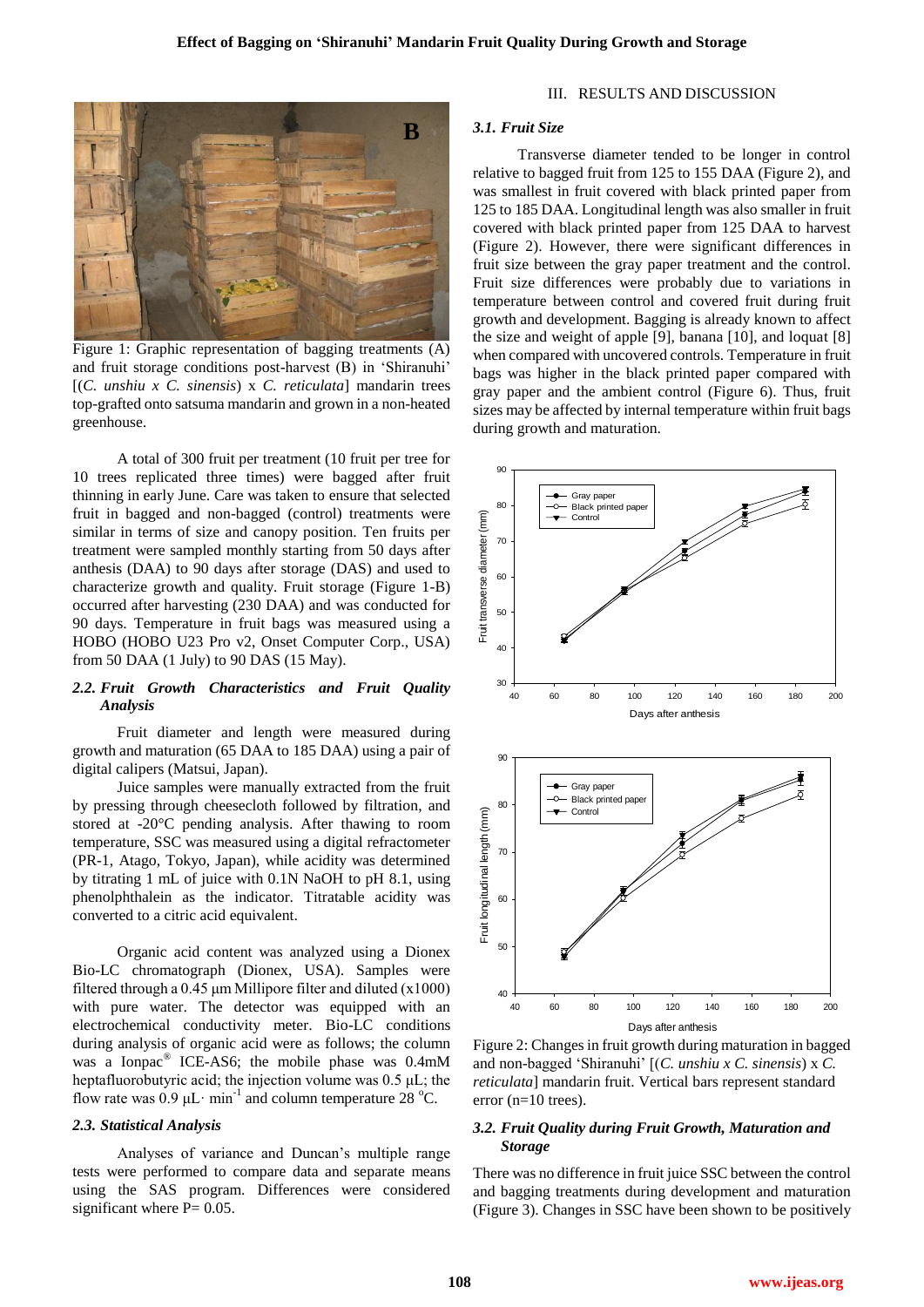correlated with maturation processes [11], translocation of photosynthates to fruit [12], cumulative solar radiation [13], osmotic potential [14], and differential sink strength at enzyme level [15]. However, there was little effect on SSC in bagged loquat fruit [8], or in response to bag type in longan [16]. Our results similarly show that 'Shiranuhi' SSC was not affected by fruit bagging during growth, maturation and storage.



Fig. 3: Change in soluble solids content during maturation of bagged and non-bagged "Shiranuhi" [(*C. unshiu x C. sinensis*) x *C. reticulata*] fruit. Vertical bars represent standard error  $(n=10$  trees).

However, titratable acidity was 0.2~1.5% higher in the control compared with bagged fruit from 95 to 230 DAA (Figure 4) and lowest in fruit covered with black printed paper at 95 DAA. The differences in acid content among control and bagged samples were higher at 95 compared with 125, 155 and 230 DAA. Variations in acid content between bagged and control fruit may be associated with higher temperatures in fruit bags during summer, a period that coincides with rapid fruit development.

Organic content acid was highest in the control at 125 DAA (Table 1). Citric and malic acids were  $1.8\pm0.05\%$  and 0.15 $\pm$ 0.01% for gray paper, 1.7 $\pm$ 0.10% and 0.15 $\pm$ 0.01% for black printed paper, and  $2.1 \pm 0.07\%$  and  $0.20 \pm 0.01\%$  for control, respectively, at 125 DAA. Both acids were significantly higher in control as compared with bagged fruit (Table 1). Citric acid, the major organic acid in citrus, generally decreases with fruit maturity. However, malic and oxalic acids are higher in 'Shiranuhi' than in satsuma mandarin fruit [17]. Our results suggest that organic acid content in bagged and control fruit was apparently affected by temperature with the higher temperature in fruit bags contributing to accelerated fruit pulp maturation. Therefore, we may conclude that the higher temperature within fruit bags affects cell growth and maturation through increased respiration of fruit juice sacs. Bagging treatments did not affect SSC but decreased organic acid content in pear [7]. These results suggest that citric and malic acids may be degraded by the higher temperature in fruit bags. Further studies on temperature effects on synthesis and degradation of organic acids in "Shiranuhi" mandarin fruit are needed.



Fig. 4: Change in acid content of fruit during maturation of bagged and non-bagged "Shiranuhi" [(*C. unshiu x C. sinensis*) x *C. reticulata*] mandarin fruit. Vertical bars represent standard error (n=10 trees).

Table 1: Citric and malic acid contents in bagged and non-bagged "Shiranui" mandarin fruit at 125 days after anthesis.

| Treatments             | Citric acid<br>content         | Malic acid<br>content |
|------------------------|--------------------------------|-----------------------|
| Gray paper             | $21.8 \pm 0.05$ b <sup>x</sup> | $0.15 \pm 0.01$ b     |
| Black printed<br>paper | $1.7 \pm 0.10$                 | $0.15 \pm 0.01$ b     |
| Control                | $2.1 \pm 0.07a$                | $0.20 \pm 0.01a$      |
| Significance           | $\star$                        | $\ast$                |

 $\mu^2$ Mean $\pm$ standard error (n=10 trees).

 $x<sup>x</sup>$  Mean separation within columns by Duncan's multiple range test at  $P = 0.05$ .

\* Significant at  $P = 0.05$ .

Acid content was lower in bagged than in control fruit from 30 to 90 DAS during fruit storage and highest in the control from harvest to 90 DAS (Figure 5). No differences in acid content were observed between the bagging treatments during fruit growth, maturation and storage. However, it was observed that some of the fruit covered with black printed paper sometimes suffered from sunburn at the height of summer (data not shown).



Figure 5: Effects of cover with paper bags on acid content during growth and storage of 'Shiranuhi' mandarin fruit. Columns labeled with the same letter are not significantly different at  $P = 0.05$ .

 $\mathbf{L}$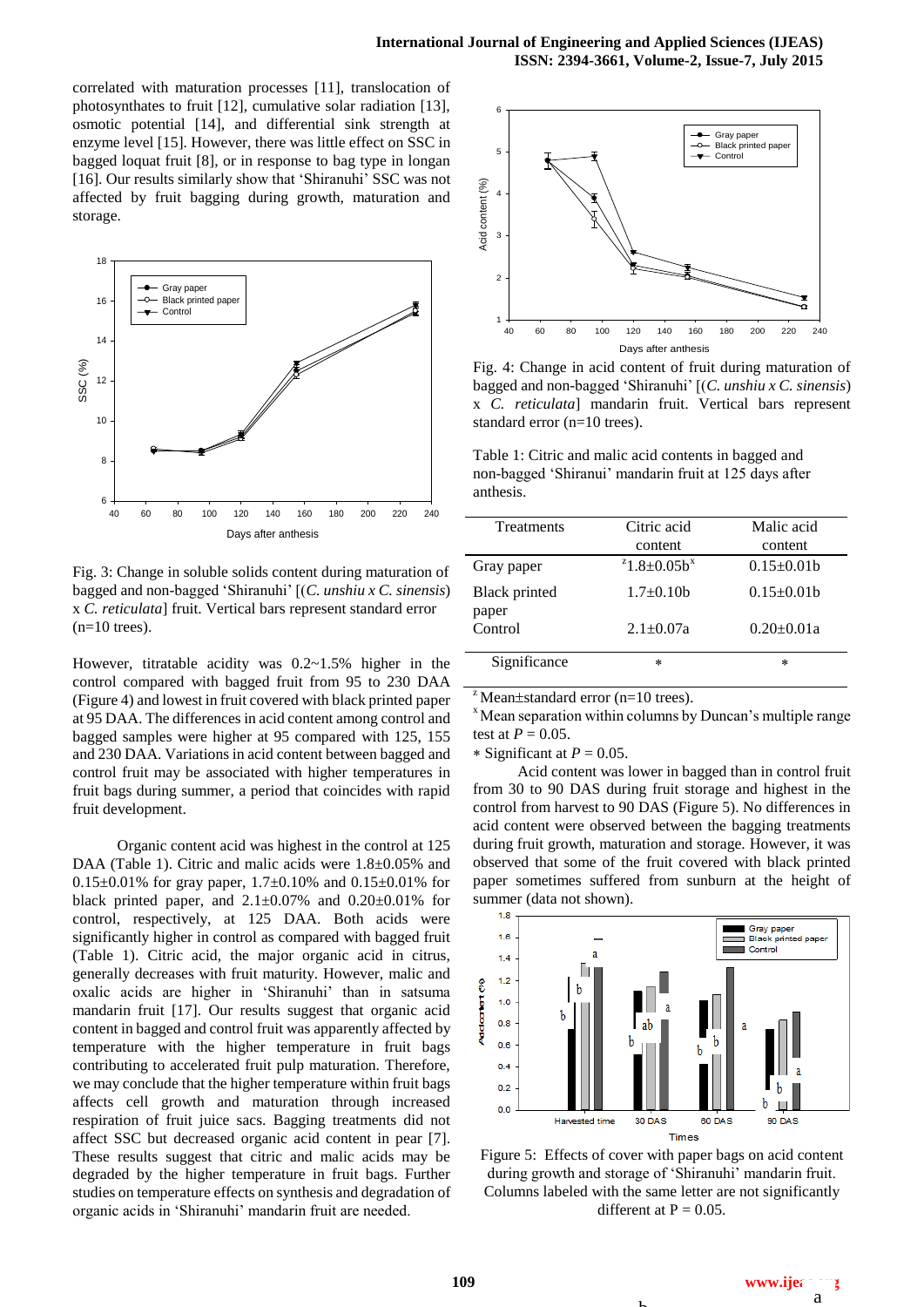#### *3.3. Temperature in Fruit Bags and Ambient Control*

Temperature means were 26.6  $\degree$ C, 27.1  $\degree$ C and 26.1  $\degree$ C in July, 27.4 °C, 27.9 °C and 26.9 °C in August, 22.6 °C, 23.0  $\rm ^{o}C$  and 22.4  $\rm ^{o}C$  in September, 17.2  $\rm ^{o}C$ , 17.6  $\rm ^{o}C$  and 17.0  $\rm ^{o}C$  in October,  $11.9 \text{ °C}$ ,  $12.2 \text{ °C}$  and  $11.2 \text{ °C}$  in November,  $8.5 \text{ °C}$ , 8.8 °C and 8.4 °C in December, 5.5 °C, 5.9 °C and 5.3 °C in January,  $6.7^{\circ}$ C,  $6.9^{\circ}$ C and  $6.6^{\circ}$ C in February,  $7.7^{\circ}$ C,  $7.7^{\circ}$ C and  $7.7^{\circ}$ C in March,  $13.6^{\circ}$ C,  $13.4^{\circ}$ C and  $14.3^{\circ}$ C in April and 16.7 °C, 16.7 °C and 19.3 °C in May for the gray paper, black printed paper and ambient control, respectively (Figure 6A). Differences in mean temperature between fruit bags and the control ranged from  $0.3$ - $0.7$  °C from July to February. Mean temperature was highest in black printed bags from July to February and higher than the control in the gray paper bags during fruit growth and maturation. Variations were clearest during daytime when temperature was in the order: black printed paper>gray paper>control. Overall, temperature was significantly higher in the black printed and gray papers than in the control. For example, on August 1, it was  $45.3\text{°C}$  for the black printed paper, 41.9  $\mathrm{^{\circ}C}$  for the gray paper and 39.7  $\mathrm{^{\circ}C}$  for the control at 4:00 pm (Figure 6B). No differences in temperature were observed at the start of storage to 60 DAS (Figure 6A). But, mean temperature was highest in the control at 90 DAS with outside temperature increasing. Differences in mean temperature between paper bags and the control was 2.6 <sup>o</sup>C at 90 DAS.



The 'Shiranuhi' mandarin fruit presented in Figure 7 shows how bagging from 50 DAA to 90 DAS improved fruit surface color. The fruit surface was lighter in bagged fruit than in the control. Our observations are in agreement with Xu *et al.* [8] and Seo *et al.* [18] who report that bagging improved fruit surface lightness in loquat and pear, respectively. However, the color from green to red for value of fruit peel at harvest was highest in the control (Figure 7). This result suggests that change in fruit peel color was also affected by the higher temperature associated with fruit bagging. However, the percentage of decay at 90 DAS was about 6.0 times higher in the control (data not shown). Further studies are required to evaluate on the treatment times and bag type for improvement of fruit quality.

In conclusion, we recommend that fruit bagging be applied during growth and maturation, and storage as part of crop management in order to lower acidity and reduce fruit decay in top-grafted "Shiranuhi" mandarin trees. Our results show that bagging with gray paper is most suitable for maintaining the quality of the 'Shiranuhi' mandarin fruit.



Figure 7: Peel texture and shape of bagged and non-bagged "Shiranuhi" [(*C. unshiu x C. sinensis*) x *C. reticulata*] mandarin fruit. (Left: control, middle: gray paper, Right: black printed paper).

#### ACKNOWLEDGMENT

This work carried out with the support of "Cooperative Research Program for Agriculture Science & Technology Development (Project No. PJ009388)" Rural Development Administration, Republic of Korea.

#### REFERENCES

- [1] D. G. Moon, Y. E. Moon, J. H. Joa, C. H. Kim, C. K. Lim, S. C. Kim, M. W. Cho, I. H. Yu, H. R. Ryu, and K. C. Seong, Differences in fruit quality and plant growth of 'Shiranuhi' mandarin trees, planted and top-grafted stock, Sci. Edu. Cen. North America 2. 2014. 1-8.
- [2] S. Chikaizumi, A. Hino, and N. Yamashita, Tree growth and distribution of photosynthates as affected by the fruit bearing in "Shiranuhi" trees, J. Jpn. Soc. Hort. Sci. 69 (Suppl. 2). 2000. 275(In Japanese).
- [3] Y. Kami, H. Inoue, and F. Fujiwara. Effects of fruit load and  $CO<sub>2</sub>$ enrichment on tree growth of citrus cultivar 'Shiranuhi' under greenhouse, J. Jpn. Soc. Hort. Sci. 67 (Suppl. 2). 1998. 193 (In Japanese).
- [4] D. G. Moon, J. H. Joa, Y. E. Moon, K. C. Seong, C. H. Kim, and Y. K. Ahn, Plant growth and fruit quality as affected by canopy locations in "Shiranuhi" mandarin, J. Kor. Soc. Hort. Sci. 52. 2010. 443-447.

Figure 6: Change in mean monthly (A) and diurnal temperature for August 1 (B) within bags used to cover "Shiranui" mandarin fruit (treatments) and control (ambient) conditions.

day

10

1 2 3 4 5 6 7 8 9 10 11 12 13 14 15 16 17 18 19 20 21 22 23 24